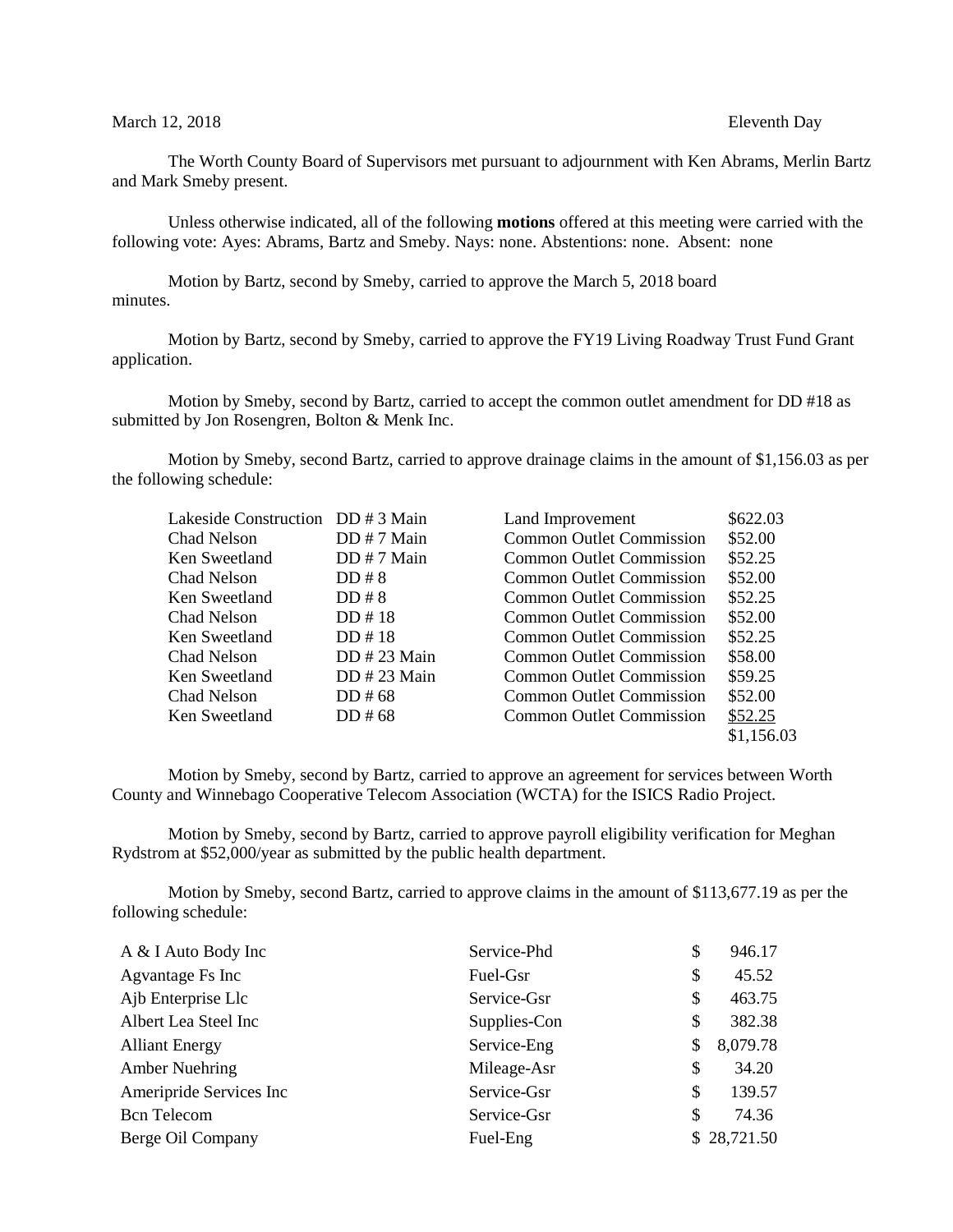| <b>Black Hills Energy Inc</b>          | Service-Eng              | \$<br>1,296.22 |
|----------------------------------------|--------------------------|----------------|
| <b>Bmc Aggregates Llc</b>              | Rock-Eng                 | \$<br>415.03   |
| <b>Carquest Auto Parts Inc</b>         | Parts-Eng                | \$<br>1,596.09 |
| <b>Cdw Government Llc</b>              | Supplies-Dap             | \$<br>156.20   |
| <b>Cemstone Concrete Materials Llc</b> | Sand-Eng                 | \$<br>820.55   |
| Central Lock & Key Inc                 | Supplies-Eng             | \$<br>35.00    |
| Centurylink                            | Service-Eng              | \$<br>49.45    |
| <b>Certified Laboratories</b>          | Supplies-Eng             | \$<br>679.50   |
| <b>Chad's Snow Removal</b>             | Service-Gsr              | \$<br>90.00    |
| Cindy Thompson                         | Fuel-Asr                 | \$<br>40.08    |
| City Of Fertile                        | Fy18 Rutf-Eng            | \$<br>2,619.99 |
| City Of Grafton                        | Fy18 Rutf-Eng            | \$<br>1,406.20 |
| City Of Hanlontown                     | Fy18 Rutf-Eng            | \$<br>571.66   |
| City Of Joice                          | Fy18 Rutf-Eng            | \$<br>1,464.01 |
| City Of Kensett                        | Fy18 Rutf-Eng            | \$<br>719.28   |
| City Of Manly                          | Service-Eng              | \$<br>51.70    |
| City Of Northwood                      | Service-Gsr              | \$<br>373.09   |
| <b>Culligan Of Mason City</b>          | Service-Shf              | \$<br>237.50   |
| Dave Syverson Inc                      | Parts-Eng                | \$<br>73.57    |
| Devries & Price Attorneys At Law       | Service-Aty              | \$<br>962.00   |
| Donald Knudtson                        | Mileage-Asr              | \$<br>50.40    |
| Dorsey & Whitney Llp                   | Service-Ndp              | \$<br>8,641.00 |
| <b>Edie Prazak</b>                     | Mileage-Phd              | \$<br>26.00    |
| Eilertson Repair                       | Service-Con              | \$<br>14.02    |
| Fallgatter's Market Inc                | Supplies-Shf             | \$<br>456.41   |
| <b>Fastenal Company</b>                | Parts-Eng                | \$<br>160.67   |
| <b>Five Star Cooperative</b>           | Fuel-Eng                 | \$<br>142.37   |
| Govconnection Inc                      | Equip-Dap                | \$<br>6,928.96 |
| Greve Law Office                       | Rent & Payroll Reimb-Aty | \$<br>5,601.50 |
| Healthworks                            | Service-Phd              | \$<br>203.00   |
| <b>Heartland Power Coop</b>            | Service-Wwt              | \$<br>4,110.58 |
| <b>Hotsy Equipment</b>                 | Service-Eng              | \$<br>519.69   |
| Huber Supply Co Inc                    | Service-Eng              | \$<br>142.47   |
| Ia Prison Industries                   | Supplies-Shf             | \$<br>546.20   |
| <b>Interstate Batteries</b>            | Supplies-Eng             | \$<br>149.85   |
| Iowa Dnr Forestry - Fire Program       | Edu-Con & Eng            | \$<br>40.00    |
| Jesse Luther                           | Reimb-Shf                | \$<br>38.74    |
| Joe's Collision & Performance Inc      | Service-Eng              | \$<br>277.88   |
| Joyce Russell                          | Mileage-Asr              | \$<br>68.40    |
| <b>Kenneth Abrams</b>                  | Reimb-Mha                | \$<br>55.14    |
| Kibble Equipment Llc                   | Parts-Con                | \$<br>5.16     |
| <b>Knudtson Automotive Service</b>     | Service-Shf              | \$<br>265.97   |
| Kristine Woltzen                       | Mileage-Asr              | \$<br>12.60    |
| Kyle Tabbert                           | Mileage-Asr              | \$<br>15.40    |
| L R Falk Const Co                      | Rent-Eng                 | \$<br>1,725.00 |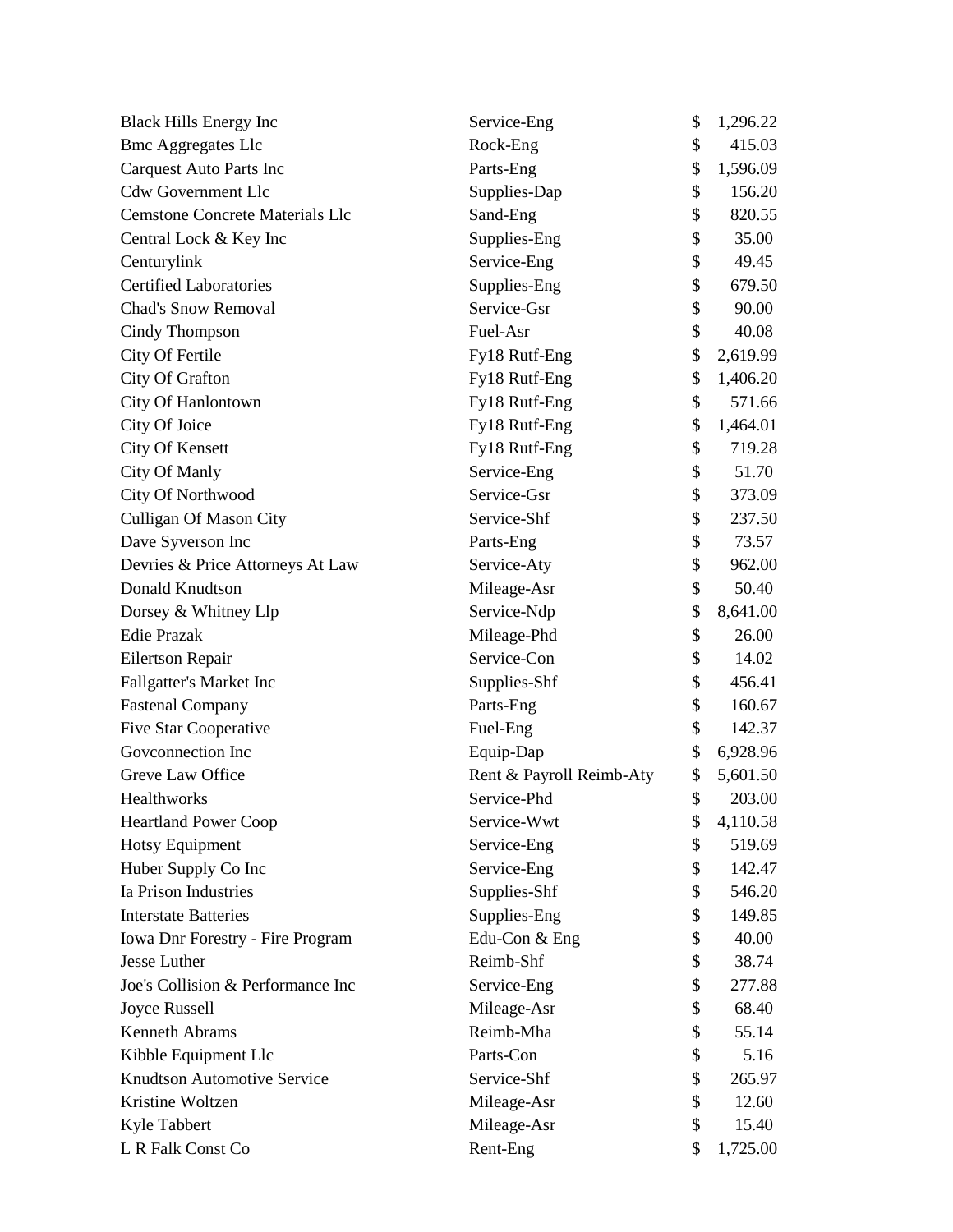| Larsen Plumbing & Heating Inc      | Service-Project    | \$<br>2,487.62 |  |
|------------------------------------|--------------------|----------------|--|
| <b>Lawson Products Inc</b>         | Parts-Eng          | \$<br>1,001.38 |  |
| Lexisnexis                         | Service-Aty        | \$<br>156.00   |  |
| <b>Manly Junction Signal</b>       | Service            | \$<br>521.65   |  |
| Marco Technologies Llc             | Service-Asr        | \$<br>351.87   |  |
| Mark Smeby                         | Mileage-Sup        | \$<br>273.00   |  |
| Mary Hrubetz                       | Refund-San         | \$<br>130.00   |  |
| Menards Inc                        | Supplies-Eng       | \$<br>79.18    |  |
| <b>Midwest Technology Services</b> | Equip-Dap          | \$<br>739.50   |  |
| Mower County Sheriff's Office      | Service-Aty        | \$<br>80.00    |  |
| Napa Auto Parts                    | Supplies-Eng       | \$<br>99.67    |  |
| Northwood Anchor Inc               | Service            | \$<br>1,729.52 |  |
| Northwood Sanitation Llc           | Service-Gsr        | \$<br>181.50   |  |
| Northwood True Value               | Supplies-Eng       | \$<br>277.02   |  |
| Nuss Truck & Equipment Inc         | Parts-Eng          | \$<br>688.73   |  |
| <b>Olson Trading Post Inc</b>      | Equip-Con          | \$<br>137.96   |  |
| Overhead Door Co Of Mason City     | Service-Eng        | \$<br>419.00   |  |
| Pronto Market Of Manly             | Supplies-Eng       | \$<br>20.34    |  |
| <b>Ram Systems</b>                 | Service-Phd        | \$<br>695.00   |  |
| <b>Reinhart Food Service Llc</b>   | Supplies-Shf       | \$<br>517.44   |  |
| <b>Rick Scholbrock</b>             | Mileage-Asr        | \$<br>38.80    |  |
| Singelstad's Hardware              | Supplies-Eng       | \$<br>5.47     |  |
| <b>Staples Credit Plan</b>         | Supplies-Ema       | \$<br>179.46   |  |
| State Hygienic Laboratory          | Service-San        | \$<br>140.00   |  |
| <b>Stateline Cemetery</b>          | Fy18 Appro-Vaf     | \$<br>156.00   |  |
| Teresa Johnson                     | Mileage-Phd        | \$<br>60.00    |  |
| <b>Thomson Reuters</b>             | Supplies-Cta       | \$<br>177.00   |  |
| Ver Helst Snyder Drug              | Supplies-Trs       | \$<br>57.19    |  |
| <b>Verizon Wireless</b>            | Service-Shf        | \$<br>1,421.13 |  |
| Viking Welding                     | Service-Shf        | \$<br>477.95   |  |
| Visa                               | Exp-Con            | \$<br>404.69   |  |
| Visa                               | Equip-It/Gis & Dap | \$<br>2,342.32 |  |
| Western Petroleum Company          | Supplies-Eng       | \$<br>214.91   |  |
| Wilson Restaurant Supply Inc       | Supplies-Shf       | \$<br>36.41    |  |
| Winnebago Coop Telephone Assn      | Service-Gsr        | \$<br>2,415.58 |  |
| Worth County Engineer              | Fuel-Shf           | \$<br>6,182.89 |  |
| Worth County Sheriff               | Service-Chm        | \$<br>210.23   |  |
| Worth Lumber Co                    | Supplies-Eng       | \$<br>36.08    |  |
| Xerox Corporation                  | Service-Dap        | \$<br>60.37    |  |
| Young Plumbing & Heating Inc       | Service-Wat        | \$<br>2,748.00 |  |
| Ziegler Inc                        | Service-Eng        | \$<br>2,984.57 |  |
|                                    | <b>Grand Total</b> | \$113,677.19   |  |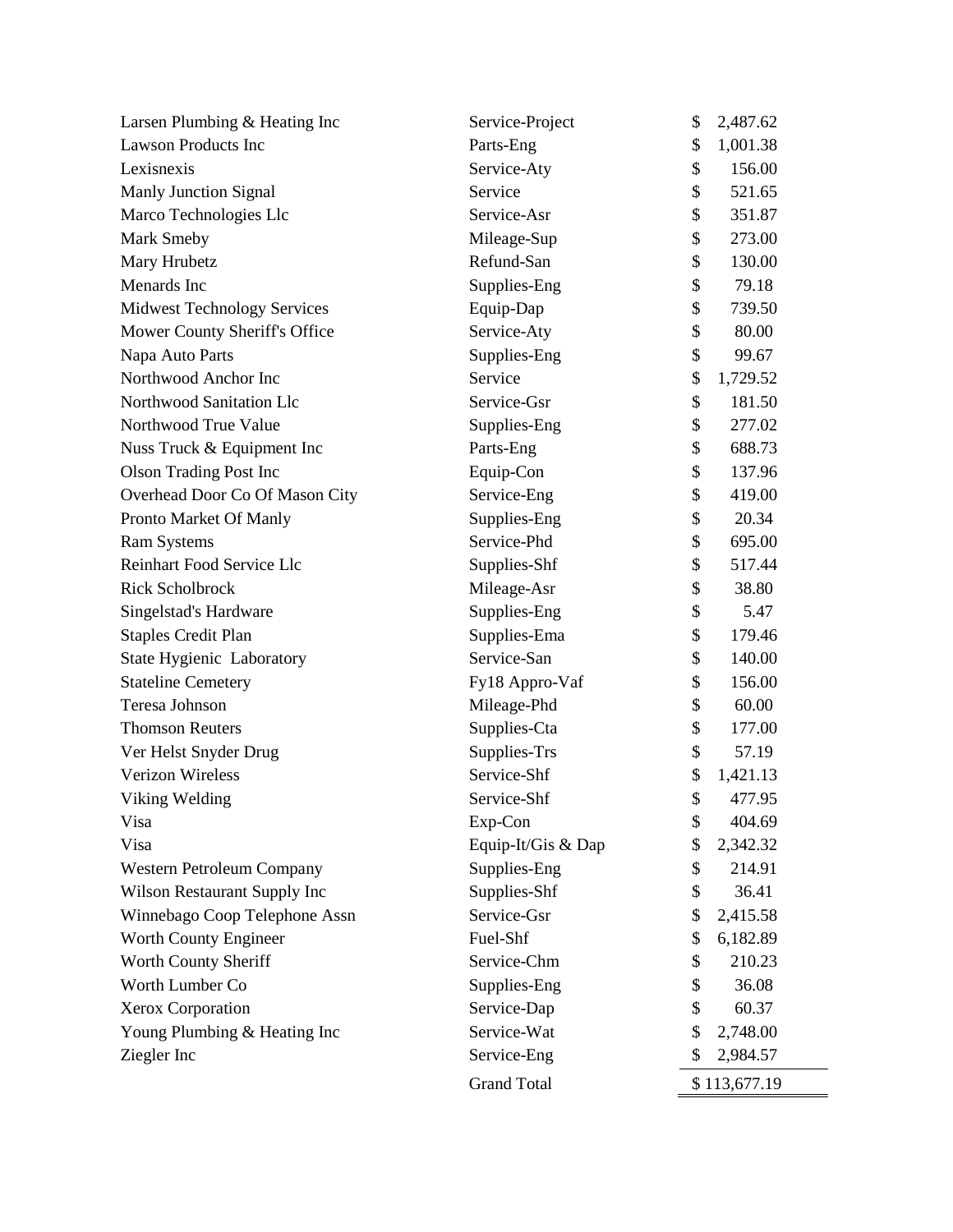Motion by Bartz, second by Smeby, carried to approve the following resolution:

## **RESOLUTION 2018.03.12**

WHEREAS, the Worth County Compensation Board meets annually to recommend a compensation schedule for elected officials for the fiscal year immediately following, in accordance with Iowa Code Chapters 331.905 and 331.907, and

WHEREAS, the Worth County Compensation Board met on December, 19, 2017, and made the following salary recommendations for the following elected officials for the fiscal year beginning July 1, 2018:

| <b>Elected Official</b><br>Auditor | <b>Current Salary</b><br>\$53,502 | Proposed Increase<br>3.00% | <b>Recommended Salary</b><br>\$55,107 |
|------------------------------------|-----------------------------------|----------------------------|---------------------------------------|
| <b>County Attorney</b>             | \$58.137                          | 5.00%                      | \$61,044                              |
| Recorder                           | \$53,502                          | 3.00%                      | \$55,107                              |
| Sheriff                            | \$66,835                          | 5.00%                      | \$70,177                              |
| Supervisor-Chair                   | \$30,649                          | 2.00%                      | \$31,252                              |
| Supervisors                        | \$30,149                          | 2.00%                      | \$30,752                              |
| Treasurer                          | \$53,502                          | 3.00%                      | \$55,107                              |

THEREFORE, BE IT RESOLVED that the Worth County Board of Supervisors adopts the salary recommendations for elected officials for the fiscal year beginning July 1, 2018 as recommended by the Worth County Compensation Board.

Approved this 12<sup>th</sup> day of March, 2018.

WORTH COUNTY BOARD OF SUPERVISORS ATTEST:

Kenneth J. Abrams, Chairperson Jacki A. Backhaus, Auditor

AYE: NAY: None

Mark Smeby, Supervisor

Merlin Bartz Supervisor

Kenneth J. Abrams, Supervisor

Motion by Smeby, second by Bartz, carried to recess the regular meeting at 9:38 A.M.

Motion by Bartz, second by Smeby, carried to open the public hearing for the Fiscal Year 2018/2019 Worth County Budget at 10:00 A.M. Public comment was heard.

Motion by Bartz, second by Smeby, carried to close the public hearing at 10:02 A.M.

Motion by Bartz, second by Smeby, carried to reconvene the regular board meeting.